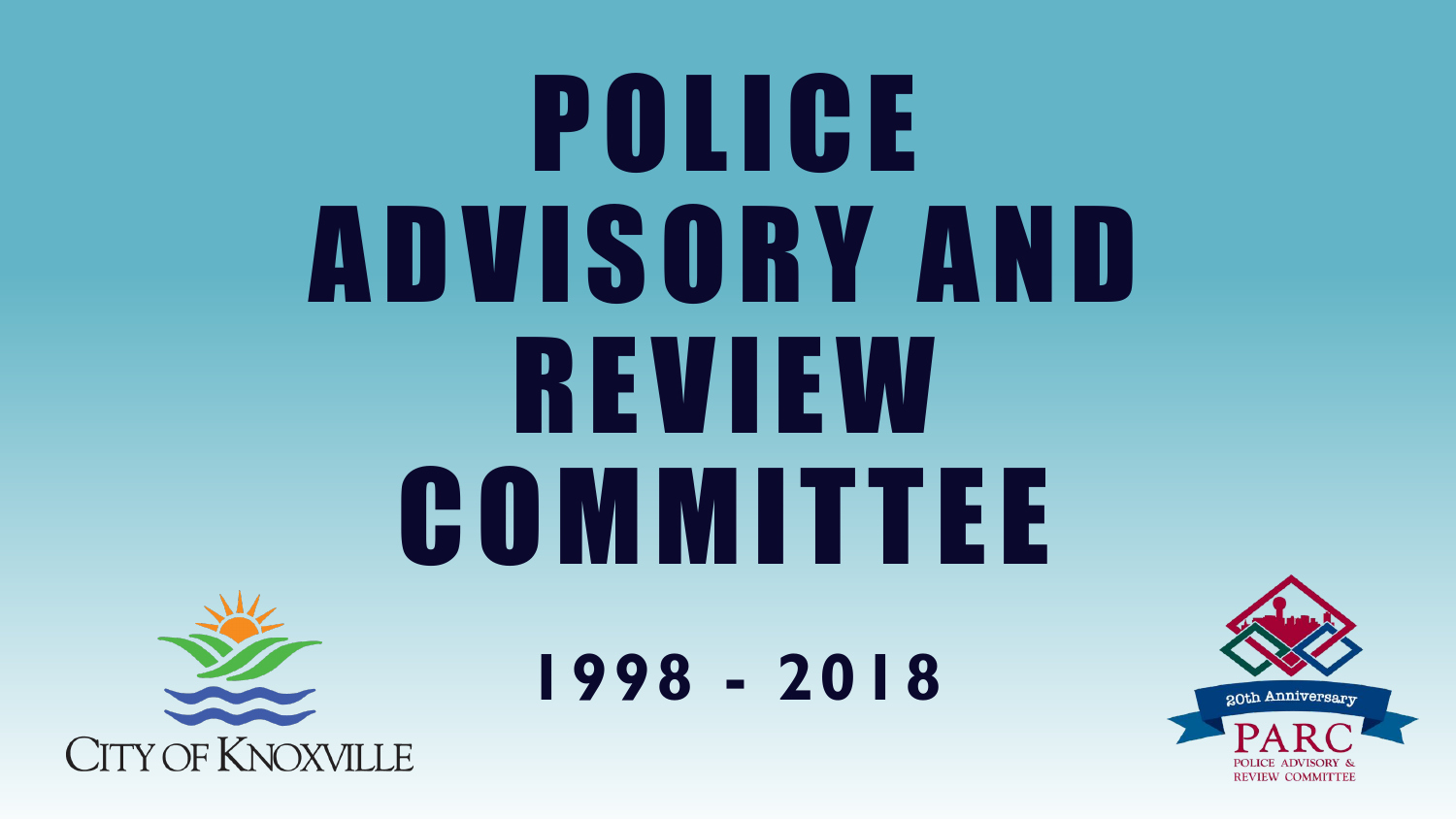

Victor Ashe

Mayor Victor Ashe spearheaded the creation of the Policy Advisory and Review Committee (PARC) by an Executive Order issued on September 22, 1998. The Executive Order came in part to public outcry for change and civilian oversight of the Knoxville Police Department. PARC became a part of the City of Knoxville's Charter on May 29, 2001.

PARC was created in response to public outrage over the deaths of four men, three of them being African-American. The causalities were caused during confrontations with Knoxville Police Department officers within a seven month period.

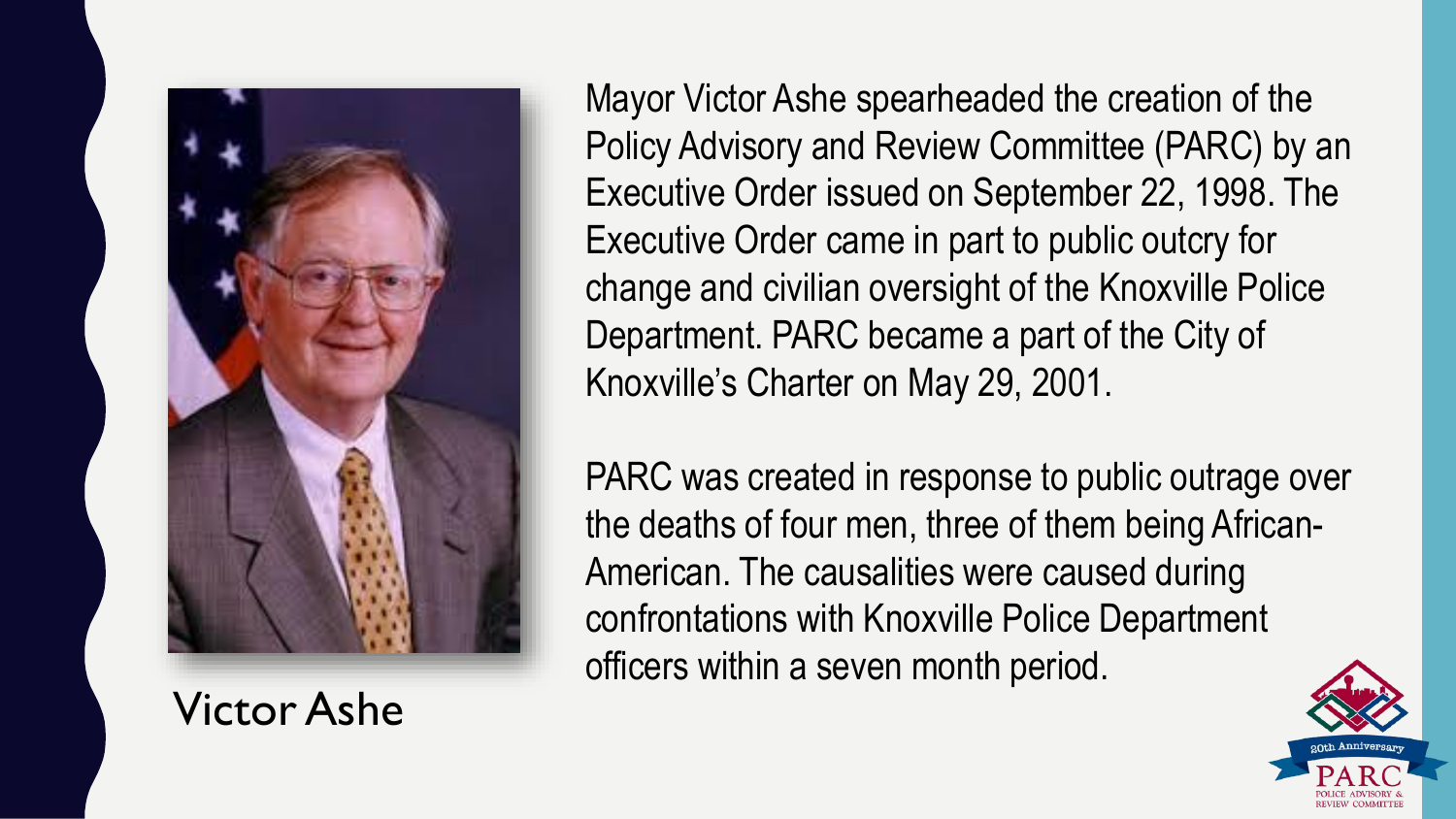#### Mayor's Commission on Police – Bernstein Commission







Bernie E. Bernstein Mark A. Brown Rev. Reggie Butler Dr. E.V. Davidson Tom Dillard



















**REVIEW COMMITTI**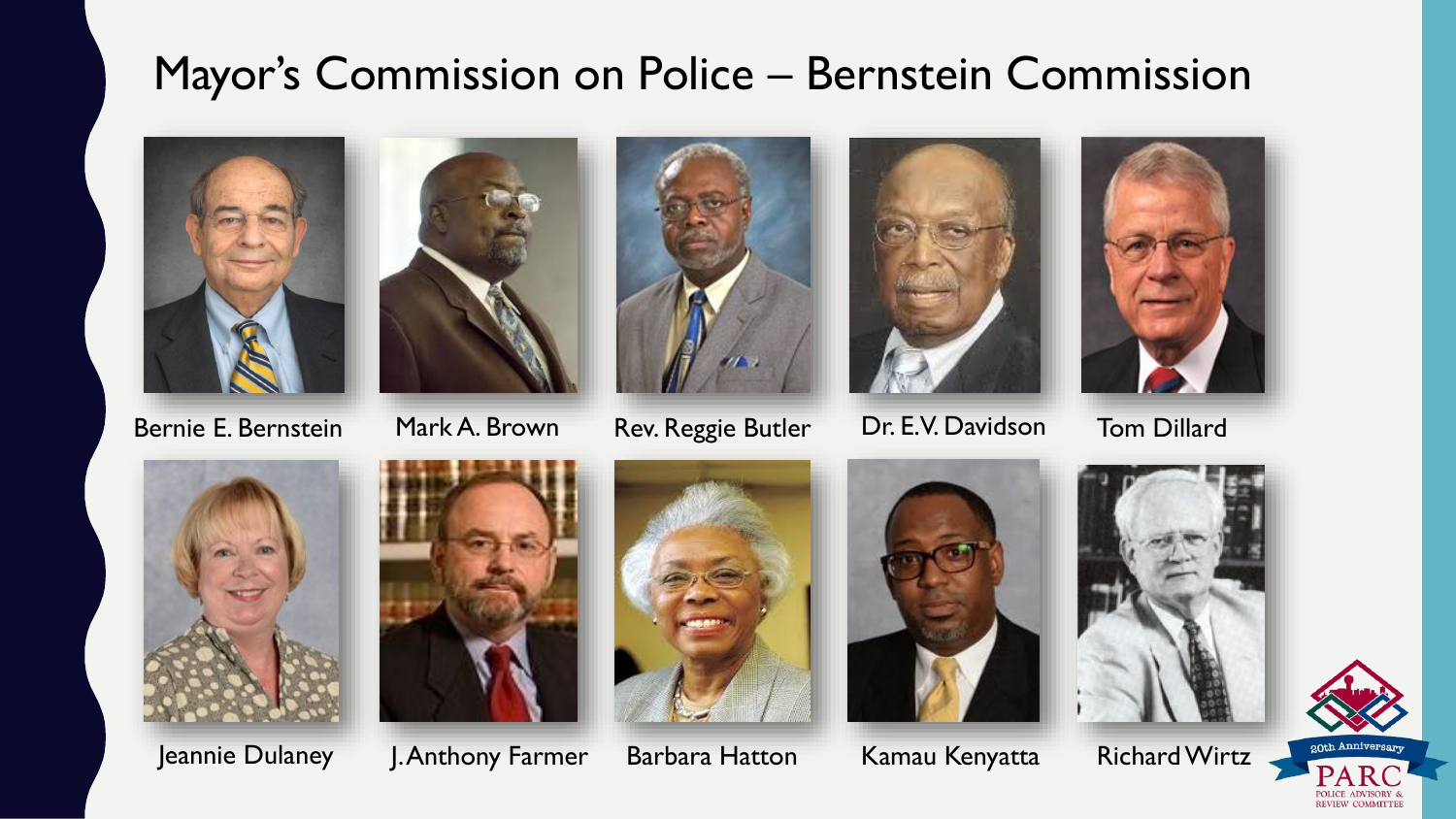

Served as Community Relations Director during the creation of the Police Advisory and Review Committee under Mayor Victor Ashe's Administration

Thomas (Tank) Strickland, Jr.

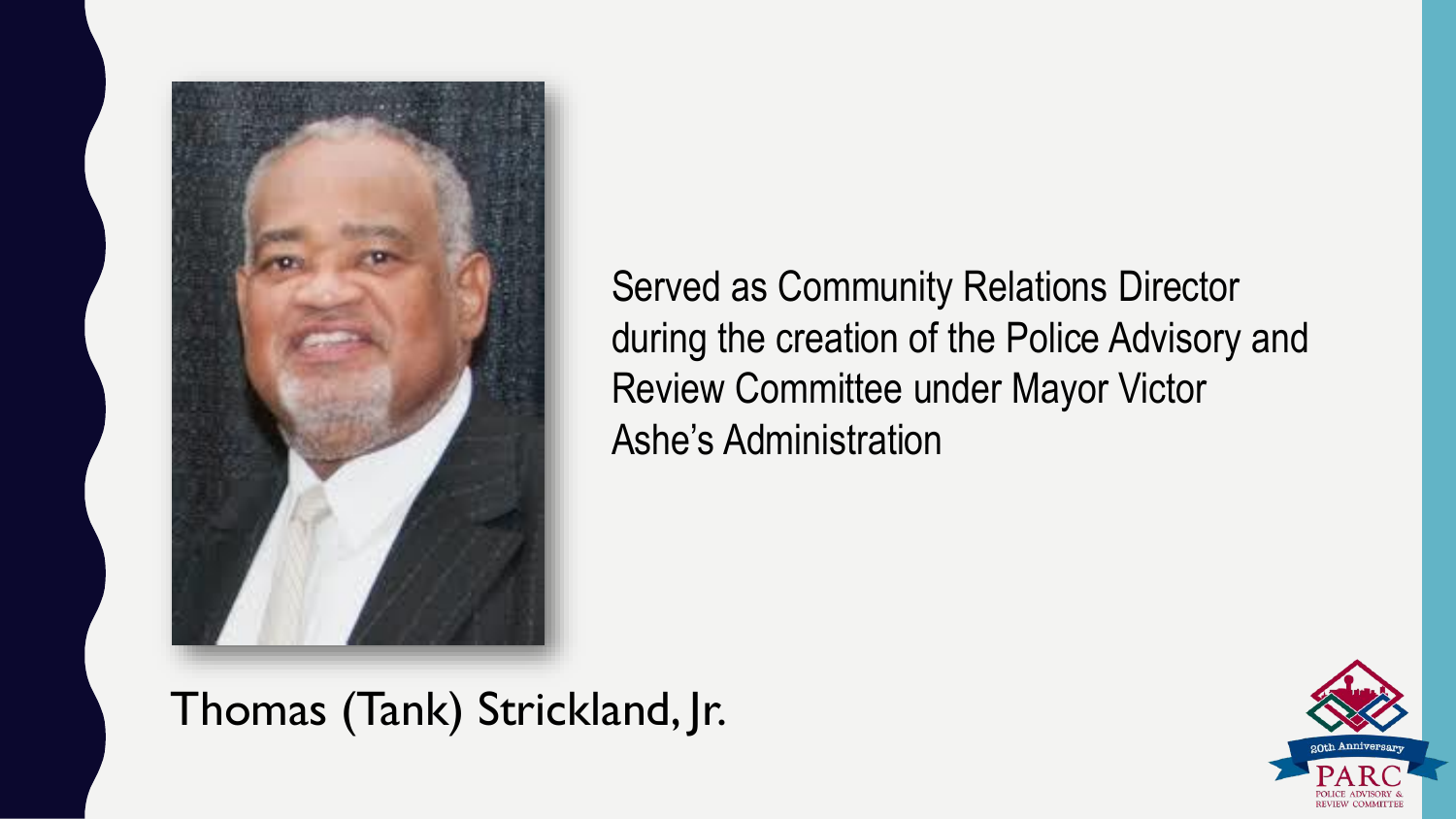

Raleigh Wynn, Sr.

Served as the Ombudsman during the Mayor's Commission on Police also known as the Bernstein Commission

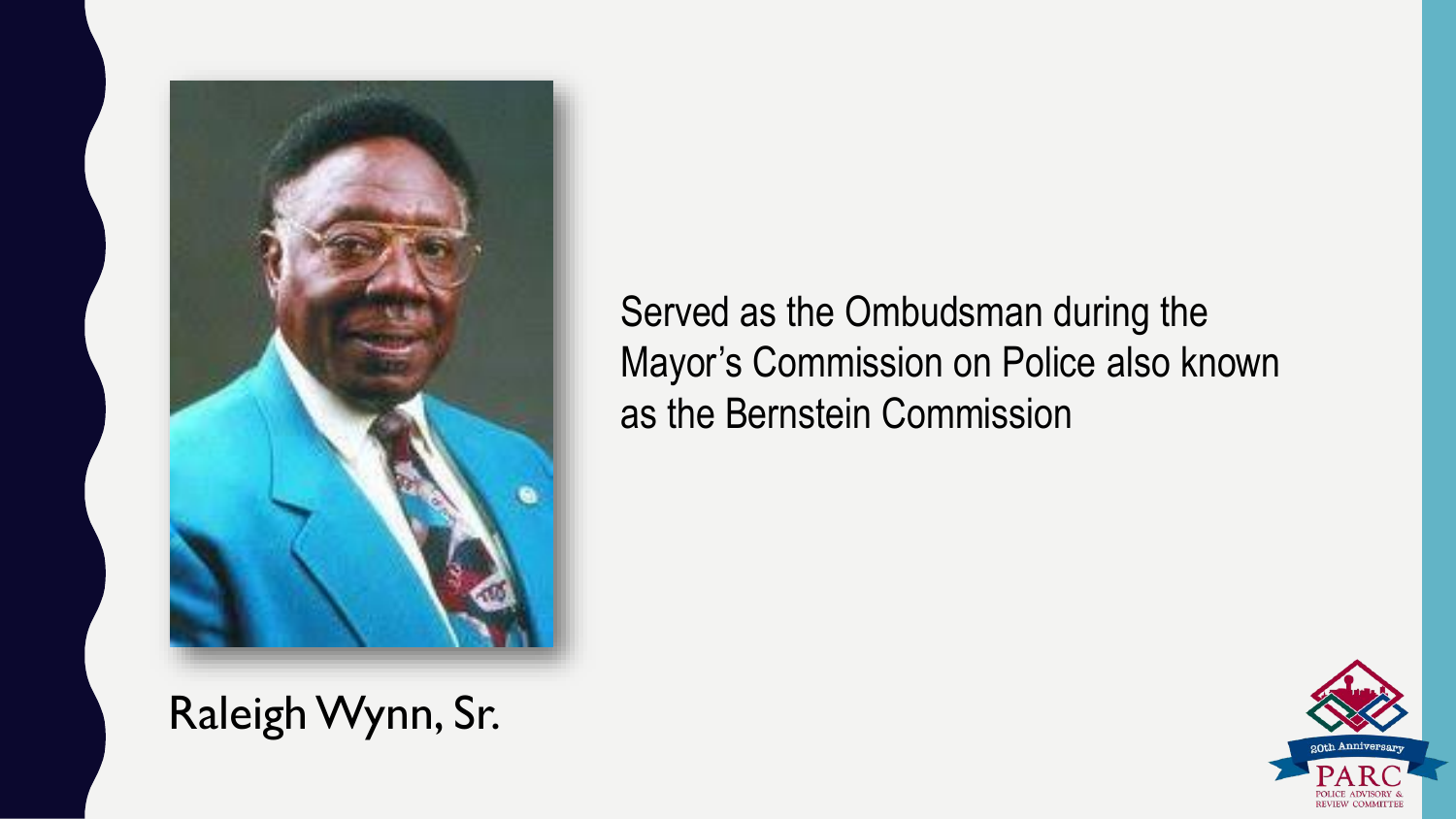

#### Carol Ann Scott

Served as the first appointed Executive Director of the Police Advisory and Review **Committee** 

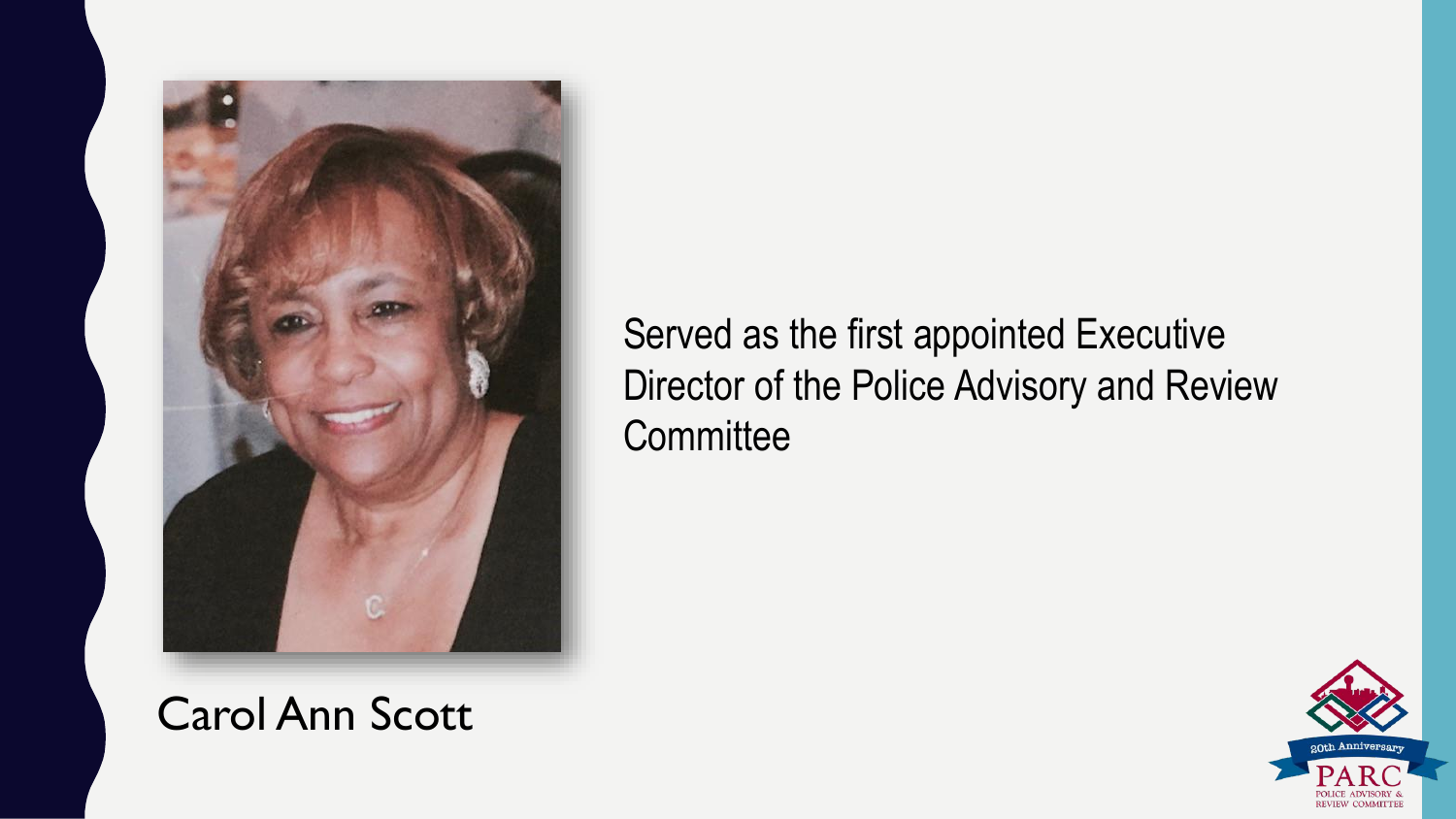

Dr. Avice Evans Reid

Served as PARC Executive Director 2007 – 2016; Appointed to PARC Committee in 2004; Senior Director of Community Relations **Department** 

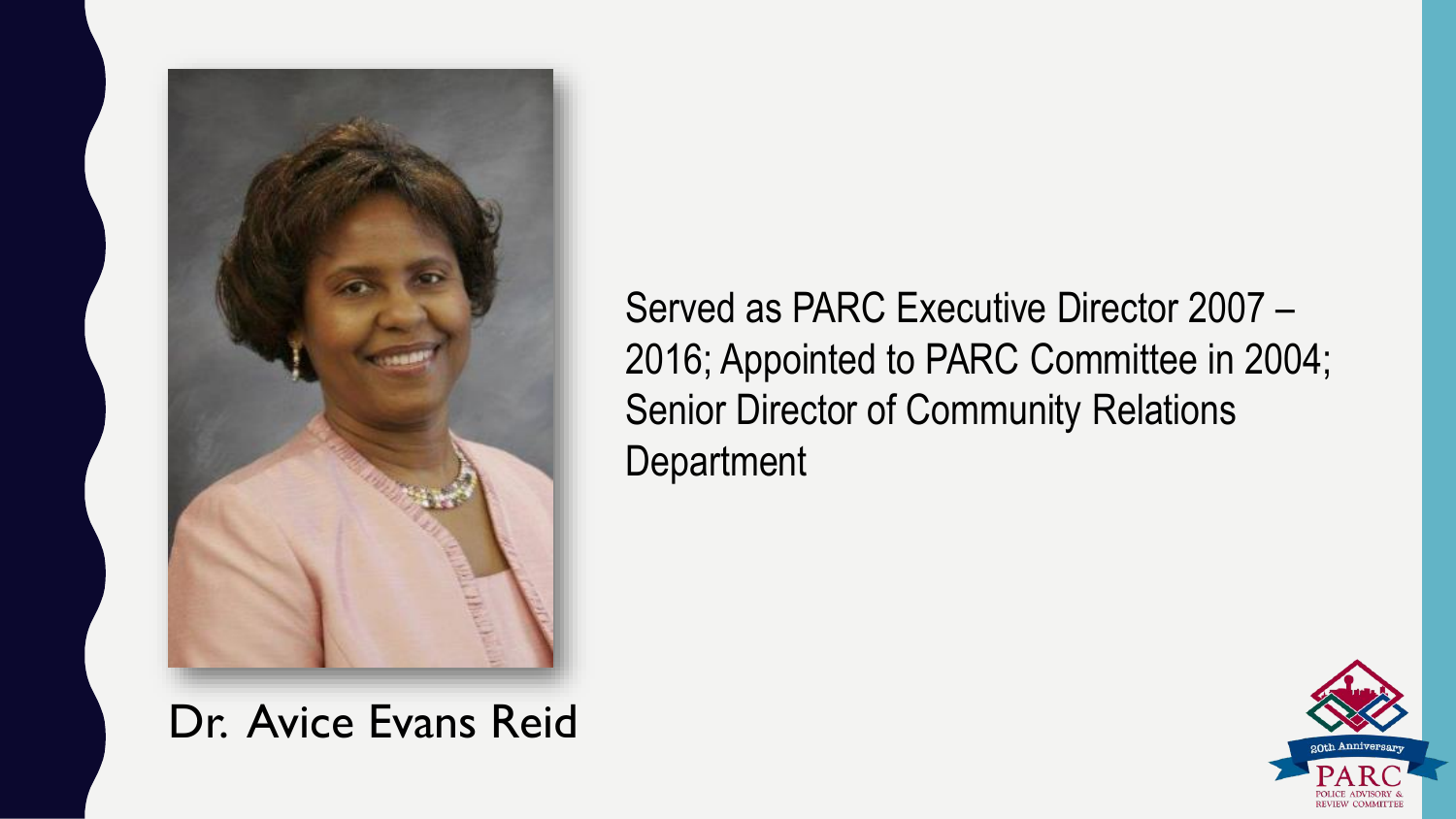## Inaugural Police Advisory & Review Committee





Sterling Owen IV, Chair Bridget Bailey, Vice-Chair



Rev. Reginald Butler



Rev. Jim **McCluskey** 







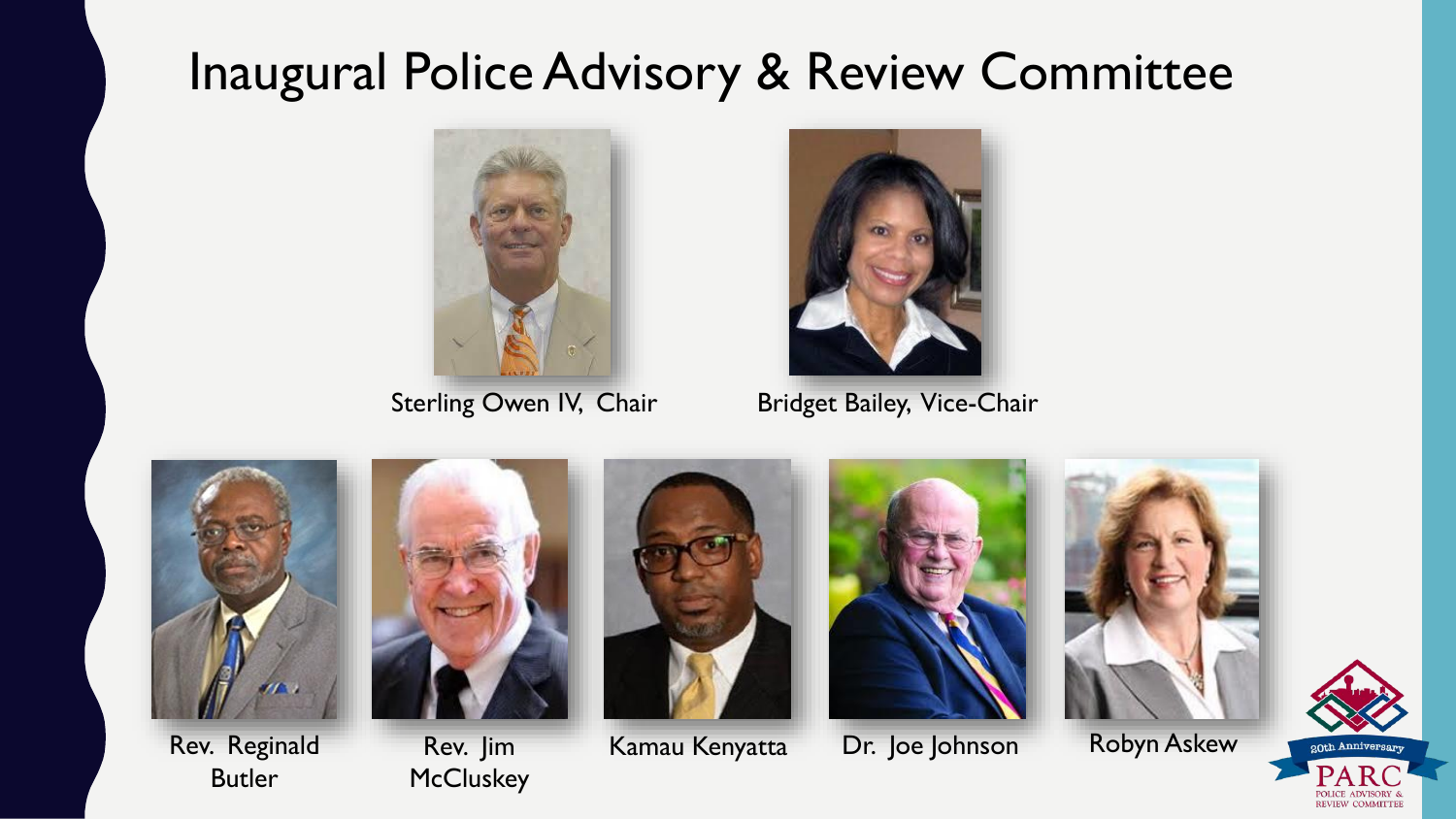## 2018 Police Advisory & Review Committee





Rosa Mar, Chair **LaKenya Middlebrook, Vice Chair** 



Robbie Arrington Robert Gibson Frank Shanklin, Jr. Jered Croom Ann Barker





Tarlos





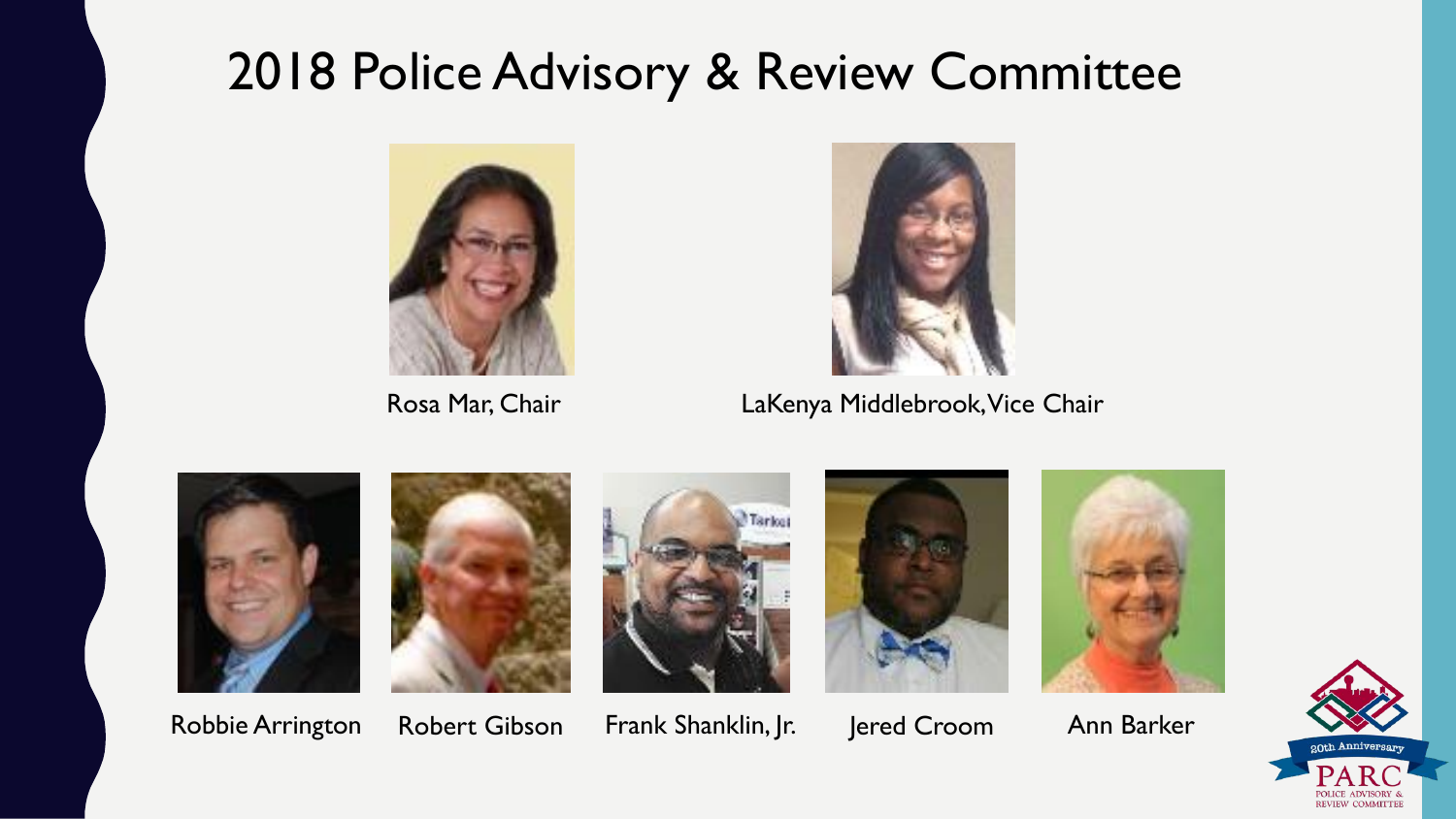### Past PARC Members